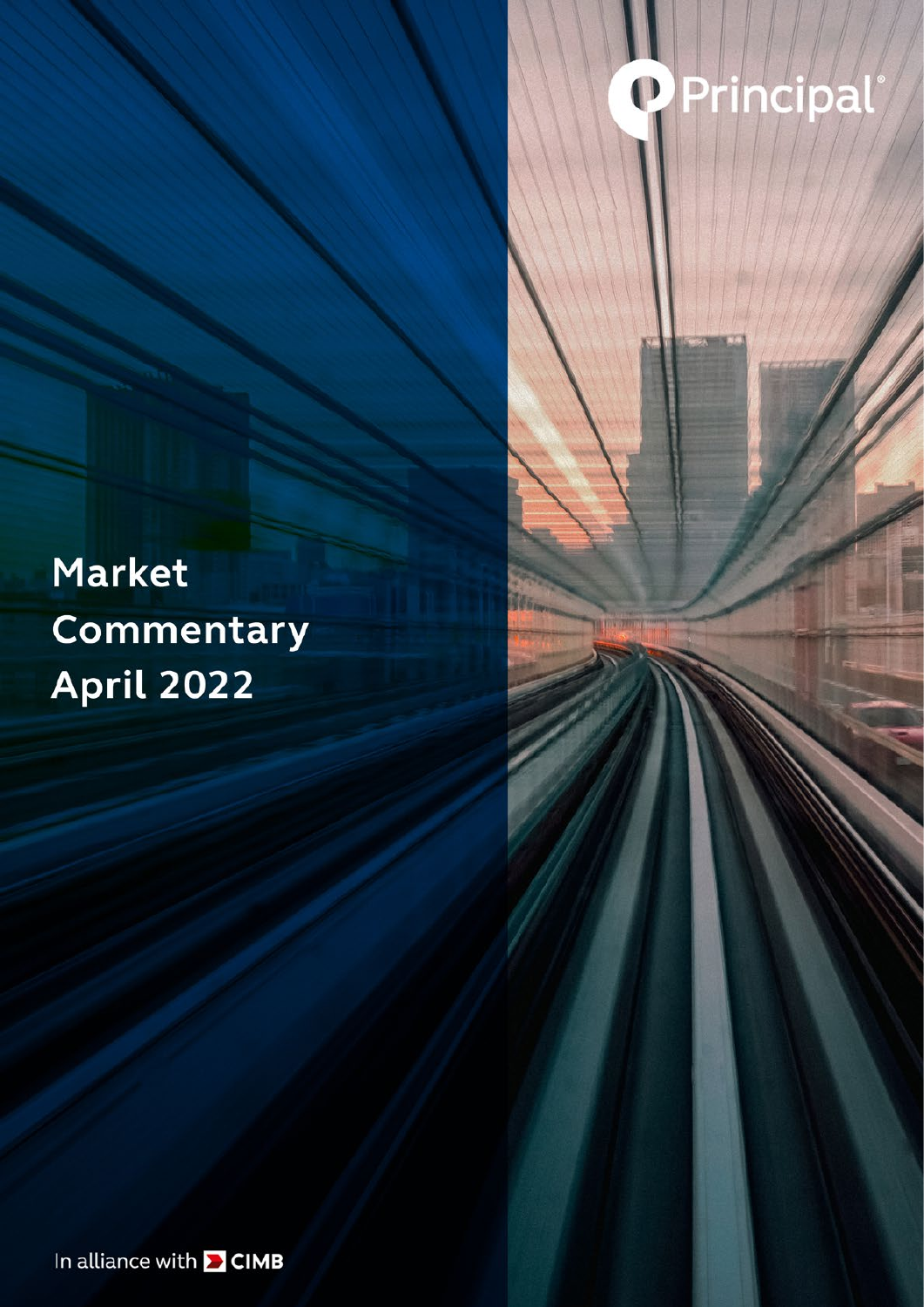## **Global Outlook**



Global equity markets rebounded in March 2022, despite the continued uncertainties generated by the invasion of Ukraine by Russia. During the month, ASEAN recorded its third consecutive month of gain (1.9%) while the S&P500 and the Nikkei 225 rose by 3.6% and 4.9% respectively. Bonds indicators dropped by -2.1% to -3.0% for the month.

On the monetary policy front, it is likely that the central banks will refocus on the risks to growth, on top of the risks to inflation. The latest U.S. Federal Reserve (Fed) statement reinforced earlier guidance on interest rate trend and that balance shrinkage will start in May 2022 at a run-off rate of USD95 billion per month.

We remained neutral on Asian equities on a 3-month horizon with focus on quality companies with earnings visibility, robust balance sheet, long term winners, market share gainers and with pricing power.

We also remained neutral on equity markets for developed economies.

## **General outlook of the two capital markets: Fixed Income & Equity**

### Region: Developed economies



- 1. Our view least preferred
- 2. Developed Markets economic fundamentals remained sound with improving employment. There is downside risk to growth & earnings should geopolitical uncertainties persist.
- 3. The Fed reinforced guidance on interest rate trend and signaled balance sheet shrinkage to start in May 2022. Our base case is for 6 hikes over 2022 to 2023.



- 1. Our view neutral.
- 2. Developed Markets economic fundamentals remained sound with improving employment. There is downside risk to growth & earnings should geopolitical uncertainties persist.
- 3. We remain neutral on U.S. European Union (E.U.) & Japan in the short term on the back of rising rates. We also reduced exposure to expensive growth stocks.

### Region: Regional (Asia-Pacific ex-Japan)



- 1. Our view neutral.
- 2. Pockets of opportunity in local Asian currencies and Chinese credits as yields remain relatively attractive.
- 3. We forecast Asian bonds to provide a return of 1.50% to 2.50% in 2022.



- 1. Our view neutral.
- 2. Asian economies have started to implement booster shots to preserve the pace of economic re-opening and growth.
- 3. We are diversifying and reducing risks where appropriate. Portfolios are focus on quality companies with earnings visibility, robust balance sheet, market share gainers and with pricing power.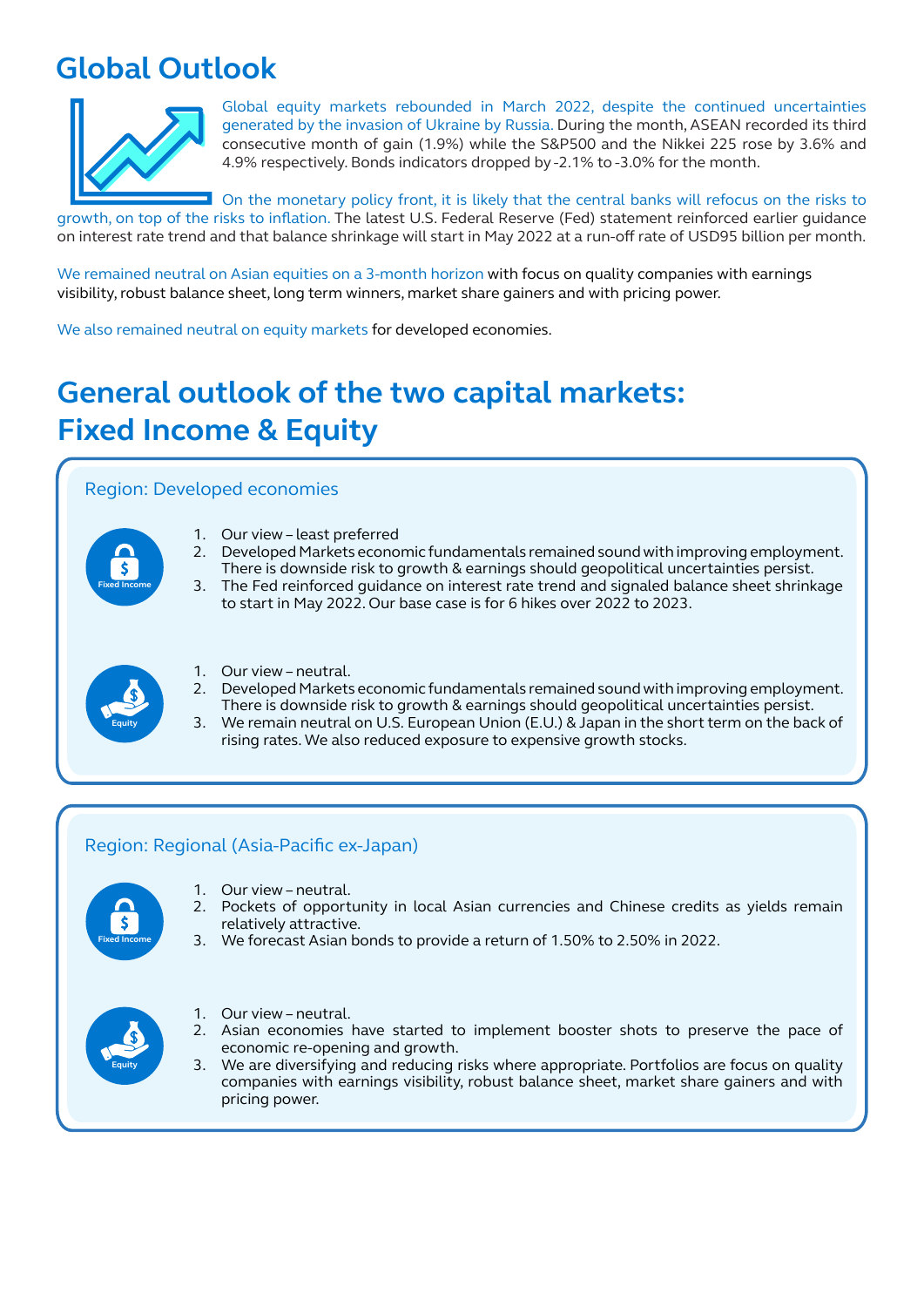### Region: China



- 1. Our view neutral.
- 2. Net supply of bond in February 2022 dropped to RM632 billion from RMB711 billion the month before. The decline in supply is driven by State-Owned Enterprises (SOEs) and while the private sector saw a small increase of RMB11 billion in February 2022.
- 3. The default rate in February 2022 eased to 0.75% from 0.92% previously driven by SOEs. The private sector default rate edged up to 6.6% from 6.1% the month before.
- **Equity**
- 1. Our view neutral.
- 2. Chinese policymakers announced a USD2.6 trillion infrastructure plan to support economic growth over the medium term. We expect more policy easing to be introduced.
- 3. The manufacturing PMI (Purchasing Managers' Index) for March 2022 dropped to 49.5 from 50.2 while the Non-manufacturing PMI declined to 48.4 from 51.6 previously. The declines reflected the impact of the lockdowns implemented.

#### Region: Domestic (Malaysia)



- 1. Our view neutral.
- 2. Bank Negara Malaysia (BNM) maintained the Overnight Policy Rate (OPR) at 1.75% in March 2022. It stressed that the monetary stance will be dependent on new data.
- 3. Portfolio duration is to stay at 1.05x +/1 0.20. The environment provides an opening to trade government bonds for alpha. To participate in primary credit issuances for better yield pick-up.



- 1. Our view neutral.
- 2. We continue to adopt a balanced approach, with larger tilt to value, and maintain sufficient diversification.
- 3. We prefer consumer discretionary, and commodities but have turned neutral on financials after strong YTD performance. Trimmed expensive Tech.

### **Our Strategy**



Within Asia, we maintained a balanced preference for equities and bonds. Uncertainty has already led to equity PE multiples compressing, rising volatility, and earnings expectations revised lower. Within bonds, we prefer local and regional to global developed market fixed income. We are mindful of the various risk scenarios that are developing and are focused on ensuring that our portfolio construct has a sensible risk profile.

We remained neutral on Asian equities over a 3-month horizon. We view that requlatory risk in China has peaked, and meanwhile Chinese policymakers have announced a USD2.6 trillion infrastructure plan. We expect more policy easings to follow. Markets are likely to be focused on quality firms with unique growth drivers, pricing power and reasonable valuations. China and ASEAN offer such ideas that can do well regardless of broad market performance. Our recommended strategic holdings include Principal Asia Pacific Dynamic Income Fund, Principal Asia Titans, Principal Islamic Asia Pacific Dynamic Equity Fund, Principal Asia Pacific Dynamic Multi Asset Fund, Principal ASEAN Total Return Fund, Principal Greater China Equity Fund and Principal Global Technology Fund.

We would recommend investors to seriously consider the Principal Global Sustainable Growth Fund that focusses on ESG related investments for long term exposure.

Note that income is integral for a well-diversified portfolio. In short, investors are advised to:

- Be Be aware of risks to ride out volatilities arising from geopolitical tensions, policy normalisation, inflationary issues and Covid19 variant.
- Focus on quality growth in developed markets and seek value opportunities within Asia Pacific.
- Position for sustainability themes including renewables, alternative energy, and food sustainability.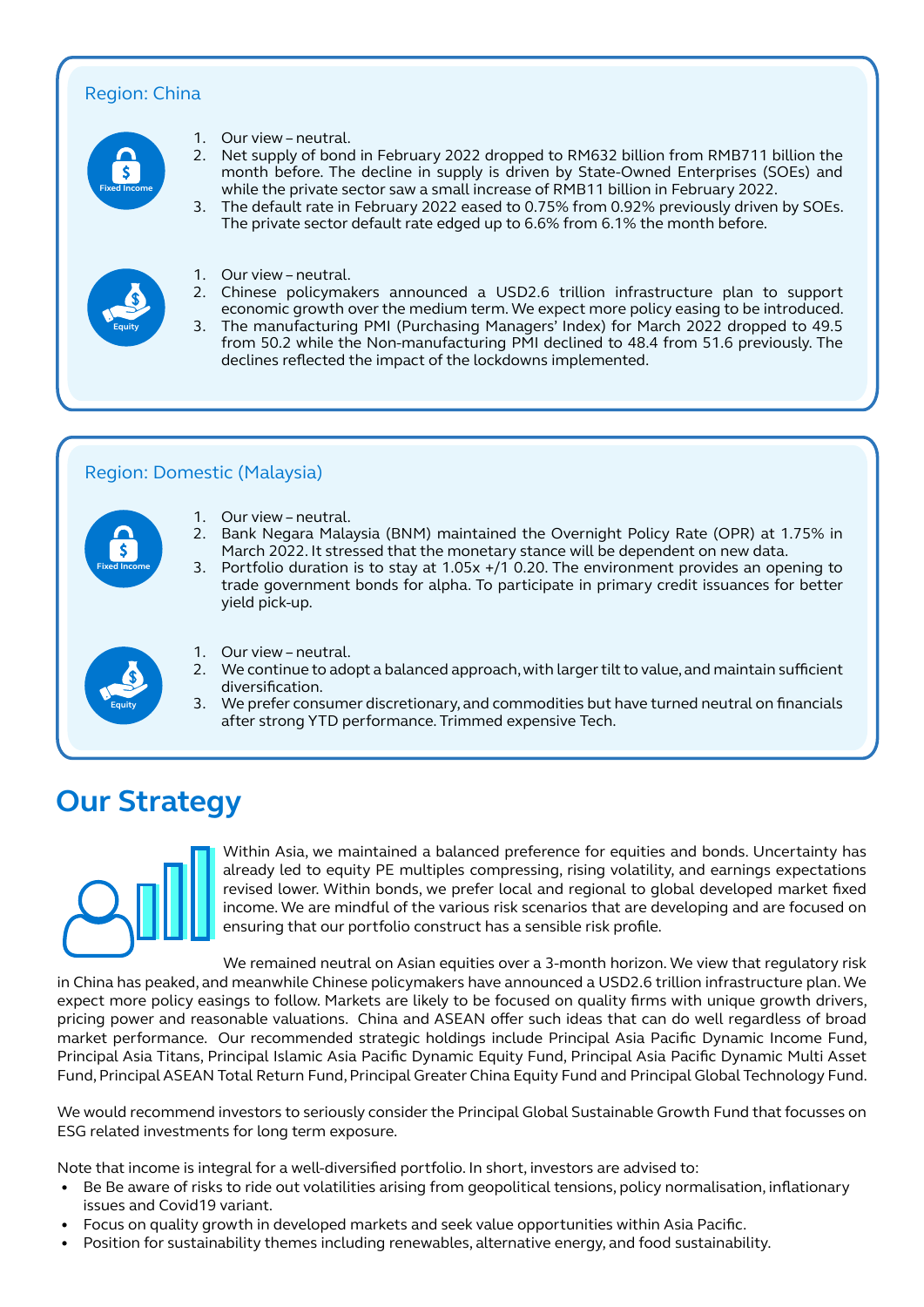# **Our Fund Options**

1. Universal Funds

|      | <b>Risk Scale</b>                                                           | <b>Fund Options</b>                                                                                                                                                                                                                                         |
|------|-----------------------------------------------------------------------------|-------------------------------------------------------------------------------------------------------------------------------------------------------------------------------------------------------------------------------------------------------------|
| Low  | Conservative<br>$\bullet$                                                   | Principal Islamic Money Market Fund                                                                                                                                                                                                                         |
|      | Mildly conservative<br>$\bullet$                                            | Principal Lifetime Bond Fund<br>Principal Islamic Lifetime Enhanced Sukuk Fund<br>Principal Islamic Lifetime Sukuk Fund<br>$\bullet$<br>Principal Islamic Global Sukuk Fund<br>Principal Lifetime Enhanced Bond Fund<br>$\bullet$                           |
|      | Moderate<br>$\bullet$                                                       | Principal Lifetime Balanced Income Fund<br>Principal Islamic Lifetime Balanced Fund                                                                                                                                                                         |
|      | Mildly aggressive                                                           | Principal DALI Global Equity Fund<br>$\bullet$<br>Principal Asia Pacific Dynamic Mixed Asset Fund<br>$\bullet$<br>Principal Asia Pacific Dynamic Income Fund<br>$\bullet$<br>Principal ASEAN Dynamic Fund<br>$\bullet$<br>Principal Global Real Estate Fund |
| High | Aggressive<br>$\bullet$<br>$\bullet$<br>$\bullet$<br>$\bullet$<br>$\bullet$ | <b>Principal Global Titans Fund</b><br>Principal Global Millennial Equity Fund<br>Principal Asia Pacific Dynamic Growth Fund<br>Principal Greater China Equity Fund<br>Principal China Direct Opportunities Fund<br><b>Principal Greater Bay Fund</b>       |

### 2. Islamic Funds

| Principal Islamic Asia Pacific Dynamic Income & Growth Fund |
|-------------------------------------------------------------|
|                                                             |
|                                                             |